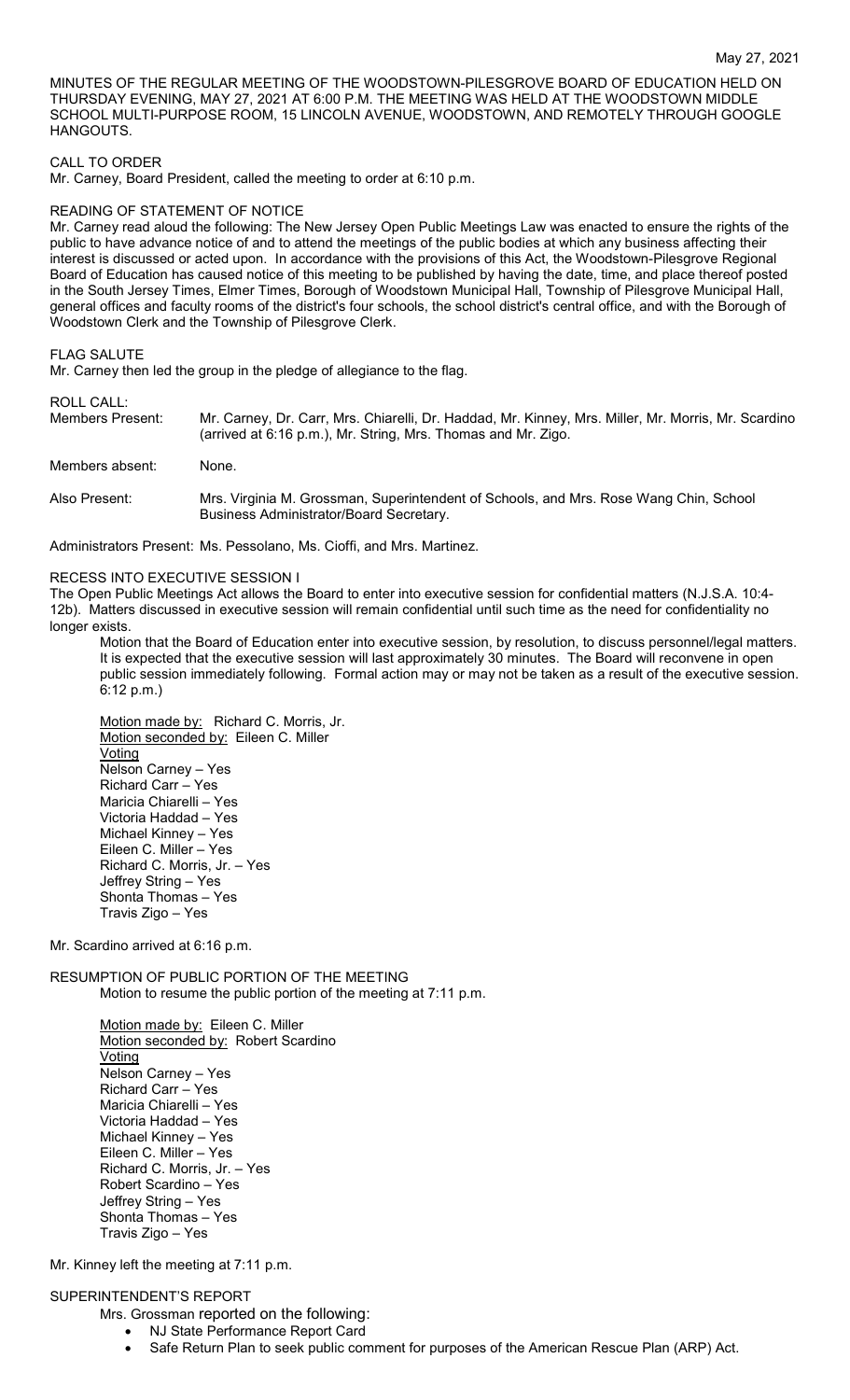#### STUDENT RECOGNITION

Mary Shoemaker School Young Wolverines of the Month – Ms. Cioffi, Principal, introduced the Young Wolverines of the Month for May: Jariel Ocasio and Abby Marino; and for the month of June: Kaden Gaunt and Estella **Hitchner** 

Woodstown Middle School Junior Wolverines of the Month – Ms. Pessolano, Principal, introduced the Junior Wolverines of the Month for May: Benjamin Stengel and Samantha Sterner; and for the month of June: Antonio Vincete and Gabrielle Kurpis.

Mr. Kinney rejoined the meeting at 7:38 p.m.

Woodstown High School Wolverines of the Month – Mrs. Grossman, Superintendent, introduced and Wolverines of the Month for May: Rylie Gantz and Seamus Riley; and for the month of June: Tara Tucci and Colin Thomas.

STAFF RECOGNITION – Mrs. Grossman honored and congratulated the following staff members:

Teachers of the Year: Julie Knight - High School Christopher Bialecki - Middle School Karen Perry - Mary Shoemaker School Katie Didio - William Roper School

Educational Services Professionals Joseph Hogan - High/Middle School Donna Sliwinski - Mary Shoemaker/William Roper School

AUDIENCE PARTICIPATION (Agenda items only) – Audience members thanked Mrs. Grossman for her contributions to the district and also thanked teachers honored for staff recognition.

#### APPROVAL OF MINUTES

Motion to approve the following minutes as recommended by the School Business Administrator:

April 8, 2021 - Special and Executive Meeting Minutes

April 13, 2021 - Special and Executive Meeting Minutes

April 14, 2021 - Special and Executive Meeting Minutes

April 20, 2021 - Special and Executive Meeting Minutes

- April 22, 2021 Work Session Minutes
- April 29, 2021 Public Hearing/Regular and Executive Meeting Minutes

Motion made by: Robert Scardino Motion seconded by: Maricia Chiarelli Voting Nelson Carney – Yes Richard Carr – Yes Maricia Chiarelli – Yes Victoria Haddad – Yes Michael Kinney – Yes Eileen C. Miller – Yes Richard C. Morris, Jr. – Yes Robert Scardino – Yes Jeffrey String – Yes Shonta Thomas – Yes Travis Zigo – Yes

#### INSTRUCTION/CURRICULUM

Motion to approve the following as recommended by the Superintendent: Strategic Games Club at the High School for the 2021-2022 school year. NOTE: This is a new club and is at no cost to the Board.

May 2021 fundraiser list. (see page \_\_\_)

Annual Plans as follows:

Biosecurity Plan 2021-2022. Comprehensive Maintenance Plan 2021-2022. Long Range Facilities Plan 2021-2022. Textbook Replacement Plan 2021-2022.

2021-2022 High School Handbook.

High School field trip list for May. (Note: This is a change in the date for the trip as the trip was approved in April). (see page \_

Harassment, Intimidation and Bullying report dated 4/22/2021 through 5/20/2021 and to provide notification letters as required to the parents/guardians advising that this information has been provided to the Board of Education.

Motion made by: Eileen C. Miller Motion seconded by: Robert Scardino Voting Nelson Carney – Yes Richard Carr – Yes Maricia Chiarelli – Yes Victoria Haddad – Yes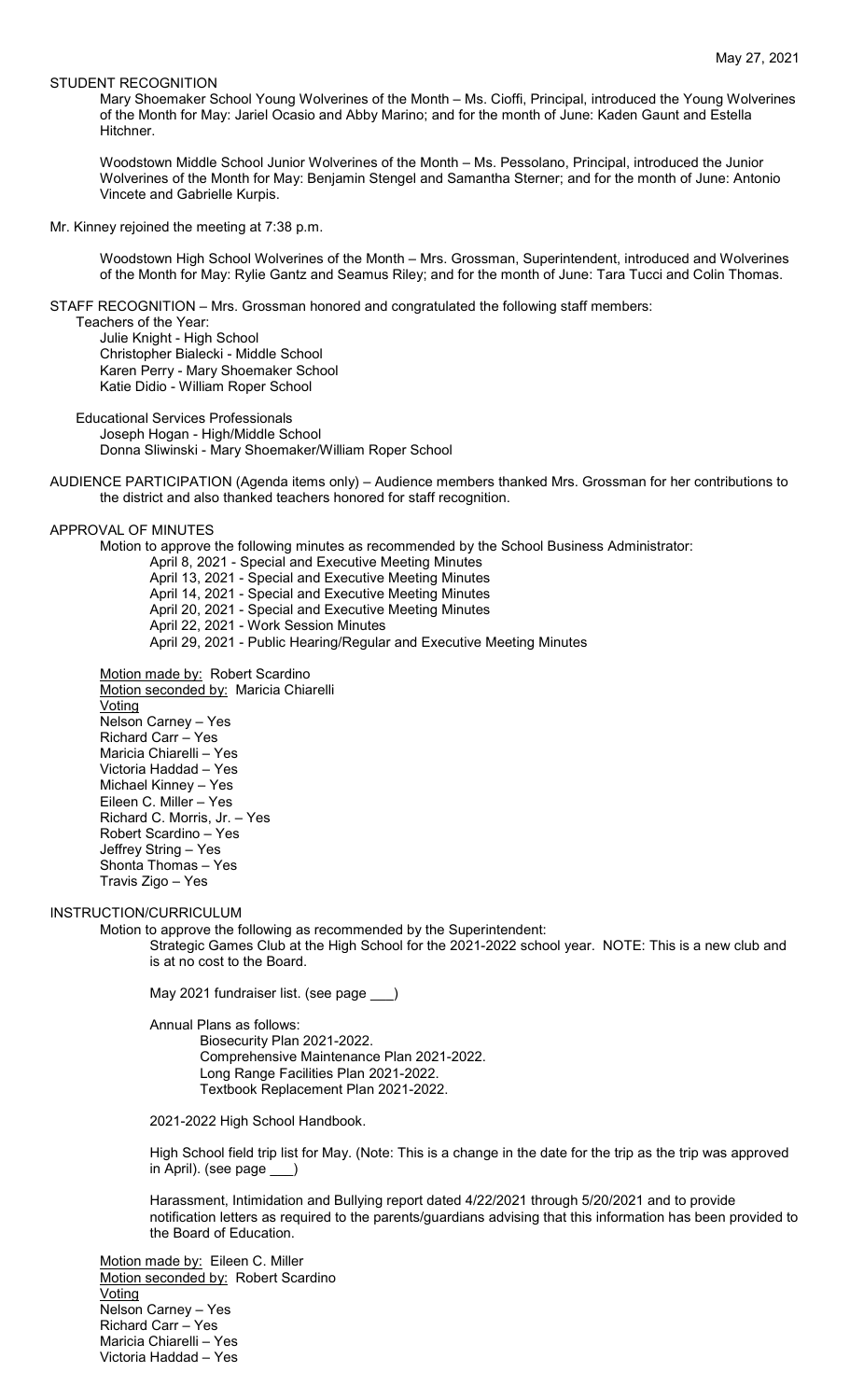Michael Kinney – Yes Eileen C. Miller – Yes Richard C. Morris, Jr. – Yes Robert Scardino – Yes Jeffrey String – Yes Shonta Thomas – Yes Travis Zigo – Yes

Motion to approve the following as recommended by the Superintendent (voting not applicable to sending district representatives):

May 2021 field trip list for Woodstown Middle School. (see page \_\_\_)

2021-2022 Middle School Handbook.

Motion made by: Eileen C. Miller Motion seconded by: Robert Scardino Voting Nelson Carney – Yes Richard Carr – Yes Maricia Chiarelli – Yes Victoria Haddad – Yes Eileen C. Miller – Yes Robert Scardino – Yes Jeffrey String – Yes Shonta Thomas – Yes Travis Zigo – Yes

ADMINISTRATION/PERSONNEL

Motion to approve the following as recommended by the Superintendent: Retro-actively approve Cheron Gamble as a Custodian from 5/5/2021 through 5/7/2021. Salary - \$28,151 pro-rated.

Accept the following Resignations: Cheron Gamble, Custodian, effective 5/7/2021. Joseph Hogan, LDTC, effective 7/1/2021.

High School Extra Duty List for May 2021. (see page \_\_\_)

Substitute List for May 2021. (see page \_\_\_)

Volunteer Athletic List for May 2021. (see page \_\_\_)

Motion made by: Richard C. Morris, Jr. Motion seconded by: Eileen C. Miller Voting Nelson Carney – Yes Richard Carr – Yes Maricia Chiarelli – Yes Victoria Haddad – Yes Michael Kinney – Yes Eileen C. Miller – Yes Richard C. Morris, Jr. – Yes Robert Scardino – Yes Jeffrey String – Yes Shonta Thomas – Yes Travis Zigo – Yes

Motion to approve the following as recommended by the Superintendent (voting not applicable to sending district representatives):

Resignation of Yosefa Ovacz, teacher in the Middle School, effective 7/1/2021.

Christine Bowers as a Long Term Substitute Nurse from 8/1/21 through 6/30/22. Salary - BA, Step 1 - \$54,453.

Motion made by: Robert Scardino Motion seconded by: Eileen C. Miller Voting Nelson Carney – Yes Richard Carr – Yes Maricia Chiarelli – Yes Victoria Haddad – Yes Eileen C. Miller – Yes Robert Scardino – Yes Jeffrey String – Yes Shonta Thomas – Yes Travis Zigo – Yes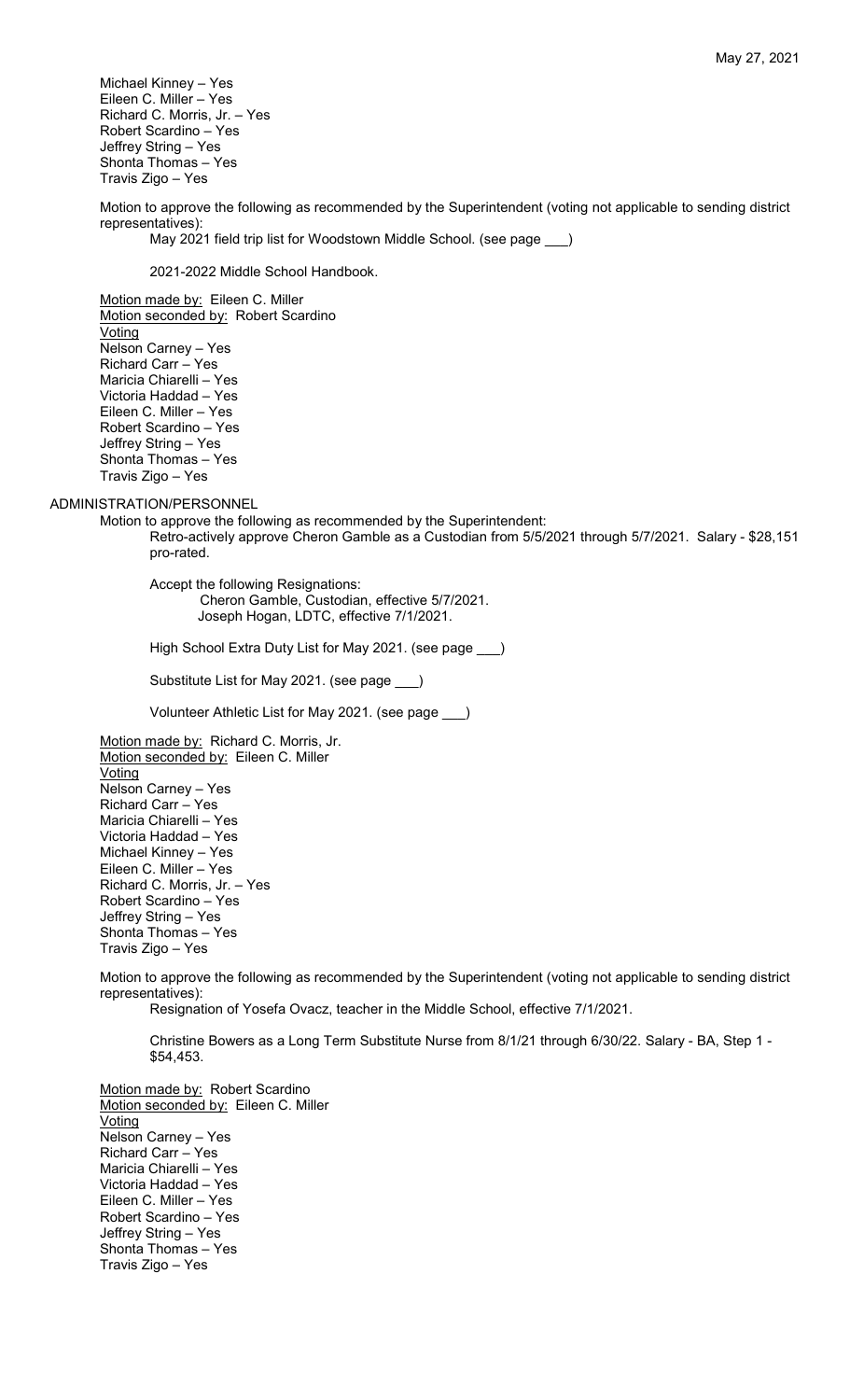#### OPERATIONS/FINANCE

Motion to approve the following financial reports as recommended by the School Business Administrator: (see Board Minutes Financial Back-up Binder for details).

\_\_\_\_\_\_\_\_\_\_\_\_\_\_\_\_\_\_\_\_\_\_\_\_\_\_\_\_\_ \_\_\_\_\_\_\_\_\_\_\_\_\_\_\_\_\_\_\_\_\_\_\_\_

Pursuant to N.J.A.C. 6A:23A-16.10 (c)3, I certify that as of March 31, 2021, no budgetary line item account has obligations and payments (contractual orders) which in total exceed the amount appropriated by the Woodstown-Pilesgrove Regional Board of Education pursuant to N.J.S.A. 18A:22-8.1 and N.J.S.A. 18A:22-8.2 and no budgetary line item account has been over-expended in violation of N.J.A.C. 6:23- 16.10 (a)1.

Board Secretary Date

The March 31, 2021, preliminary final Report of the Treasurer of School Funds for the 2020-2021 school year is in agreement with the March 31, 2021, preliminary Report of the Board Secretary, pending audit.

Pursuant to N.J.A.C. 6A:23A-16.10(c)4, that the Woodstown-Pilesgrove Regional Board of Education certifies that as of March 31, 2021, and after review of the Secretary's Monthly Financial Report and the Treasurer's Monthly Financial Report and upon consultation with the appropriate district officials, to the best of the Board's knowledge, no major account or fund has been over-expended in violation of N.J.A.C. 6A:23A-16.10(a)1 and that sufficient funds are available to meet the district's financial obligations for the remainder of the fiscal year.

EFT's for April 2021, additional hand check payments for April 2021, and payment list for the month of May 2021.

Transfer of funds as previously approved by the Superintendent pursuant to 18A:22-8.1 for the month of March 2021.

Additional financial reports as follows:

Student Activities and Athletics for the month of April 2021. Scholarships for the month of April 2021. Odyssey of the Mind for the month of April 2021. Cafeteria Report for the month of April 2021. Woodstown Community School for the month of April 2021.

Motion made by: Eileen C. Miller Motion seconded by: Maricia Chiarelli **Voting** Nelson Carney – Yes Richard Carr – Yes Maricia Chiarelli – Yes Victoria Haddad – Yes Michael Kinney – Yes Eileen C. Miller – Yes Richard C. Morris, Jr. – Yes Robert Scardino – Yes Jeffrey String – Yes Shonta Thomas – Yes Travis Zigo – Yes

Motion to approve the following as recommended by the School Business Administrator:

Utilize New Jersey Revised Statute, Title 18A, Section 18A:30-9.1, to compensate eligible staff in the form of a vacation payout for up to 5 days of unused vacation because of duties related to the COVID-19 state of emergency.

Contract with Gloucester County Special Services School District for route Y1179 at \$412.93 total per diem route cost, plus a 7% administrative fee for student NJ SMART #6053703191 beginning April 9, 2021. (Note: Per diem cost is the total route cost. This route contains students from other districts and therefore the cost per diem will be pro-rated accordingly by Gloucester County Special Services School District).

Contract with Gloucester County Special Services School District to participate in the Choice Aid-In-Lieu program for the 2021-2022 school year at \$4.00 per student.

Contract with Gloucester County Special Services School District to participate in the Non-Public Aid-In-Lieu program for the 2021-2022 school year at \$4.00 per student.

Salem County Special Services School District Itinerant/Shared Services Agreement for the 2021-2022 school year.

Establishment of the following Awards and Scholarships: Alloway Township Youth League Softball Sportsmanship Award. Alloway Township Youth League Baseball Sportsmanship Award.

District 2nd School Bus Emergency Evacuation Drill Reports.

Tax Requisitions for the 2021-2022 school year.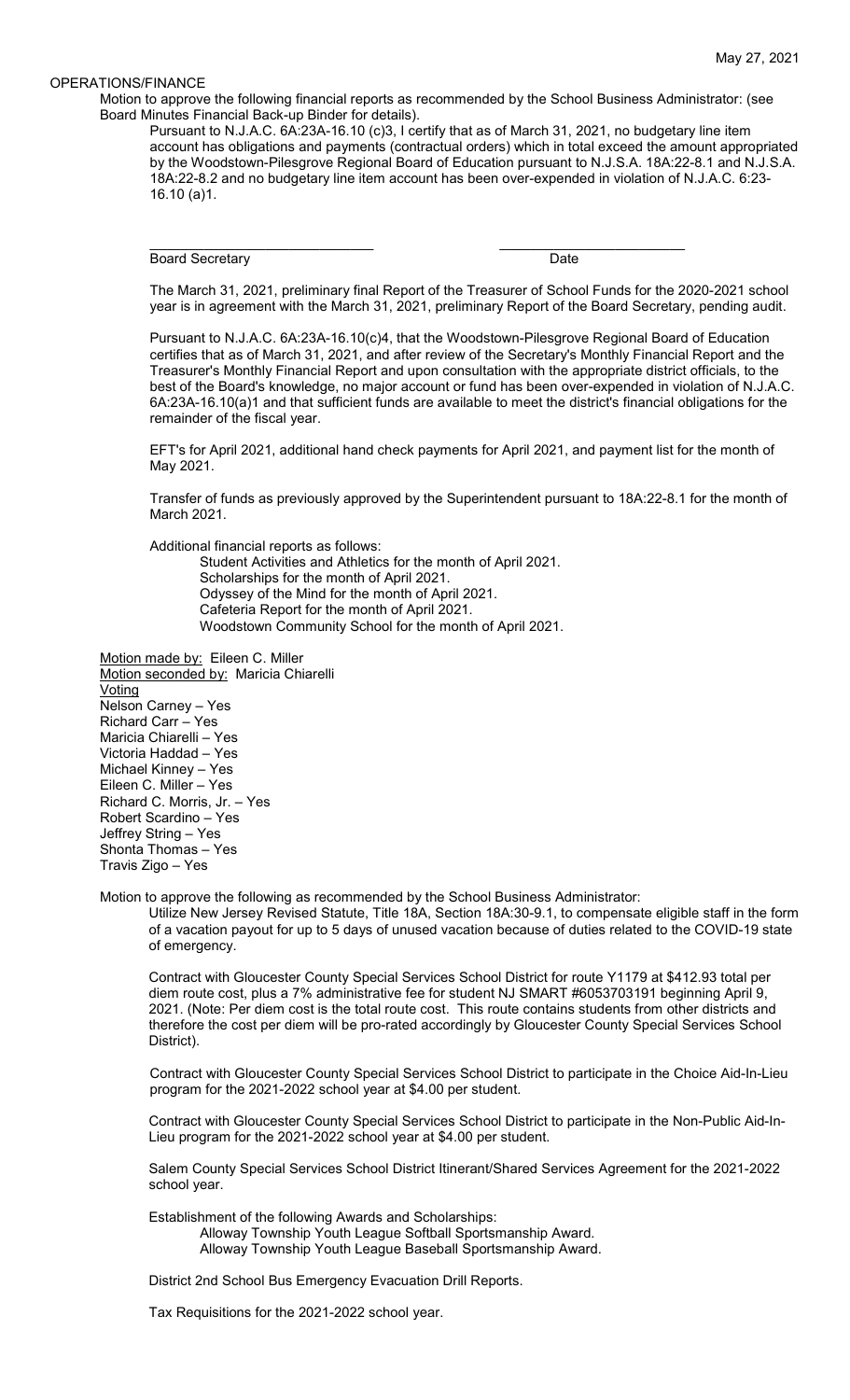Set the Non-Resident Children of Full Time Staff Members fee at \$9,588 for the 2021-2022 school year. (Note: This does not apply to Administrators)

Resolution to contract with Allied Universal Security Services (State Contract) for the 2021-2022 school year as follows:

## **RESOLUTION AUTHORIZING CONTRACTS WITH CERTAIN APPROVED STATE CONTRACT VENDORS FOR BOARDS OF EDUCATION PURSUANT TO N.J.S.A. 18A:18A-10a**

**WHEREAS**, the *Woodstown-Pilesgrove Regional* Board of Education, pursuant to N.J.S.A. 18A:18A-10a and N.J.A.C. 5:34-7.29(c), may by resolution and without advertising for bids, purchase any goods or services under the State of New Jersey Cooperative Purchasing Program for any State contracts entered into on behalf of the State by the Division of Purchase and Property in the Department of the Treasury; and

**WHEREAS**, the *Woodstown-Pilesgrove Regional* Board of Education has the need on a timely basis to purchase goods or services utilizing State contracts; and

**WHEREAS**, the *Woodstown-Pilesgrove Regional Board of Education* intends to enter into contracts with the attached Referenced State Contract Vendors through this resolution and properly executed contracts, which shall be subject to all the conditions applicable to the current State contracts; now, therefore, be it

**RESOLVED**, the *Woodstown-Pilesgrove Regional* Board of Education authorizes the Purchasing Agent to purchase certain goods or services from those approved New Jersey State Contract Vendors on the attached list for the 2021-2022 school year pursuant to all conditions of the individual State contracts; and be it further

**RESOLVED,** that the *Woodstown-Pilesgrove Regional* Board of Education School Board Administrator shall certify to the availability of sufficient funds prior to the expenditure of funds for such goods or services; and be it further

**RESOLVED,** that the duration of the contracts between the *Woodstown-Pilesgrove Regional*  Board of Education and the Referenced State Contract Vendors shall be from July 1, 2021 to June 30, 2022.

## **Referenced State Contract Vendors**

00840

Eommodity/Service Vendor Vendor State Contract<br>
Security Guard Services Allied Universal Security Services 19-GNSV2-**Allied Universal Security Services** 

Child Study Team contracted related services for the 2021-2022 school year as recommended by Mrs. Martinez, CST Director. (see page )

Approve the previously approved application to apply for the School Security Grant in the amount of \$83,626 and to include for approval the newly obtained resolution as follows:

Resolution that Woodstown-Pilesgrove Regional Board of Education hereby acknowledges submission of the Alyssa's Law/School Security Grant application. The purpose of this grant application is to purchase alarm systems (as submitted in Alyssa's Law) and surveillance cameras (as proposed in School Security Grant) for the district in the amount not to exceed \$83,626.

The Woodstown-Pilesgrove Regional Board of Education affirms the submission of the grant application and that there are local funds available if the total estimated costs of the proposed work exceeds the school districts' grant allocation.

Request to withdraw from the district's 2020-2021 Maintenance Reserve account in the amount of \$33,157.50 for the purpose of refinishing the High School Main Gym floor at a cost of \$31,133.00 and an additional cost of \$2,024.50 for the removal/replacement of the wood base. Work will be complete by Classic Sport Floors ESCNJ CO-OP #65MCESCCPS. (Note: At this time, we are not refinishing the high school auxiliary gym for \$5,515.57, which is an additional cost listed on the quote.)

Request to withdraw from the district's Maintenance Reserve account in the 2021-2022 budget year in the amount of \$180,000.00 for the purpose of purchasing and installation of interior bleacher systems by Nickerson Corporation in the amount of \$182,500.00 at the Woodstown High School. (Note: \$180,000.00 will be funded by Maintenance Reserve; \$2,500.00 will be funded by General Fund.)

Accept the proposal from Nickerson Corporation (ESCNJ 20/21-59) for the purchase and installation of interior bleacher systems in the amount of \$182,500.00.

Contract with Bayada Home Health Care, Inc. to provide substitute school nursing services effective July 1, 2021, for the 2021-2022 school year.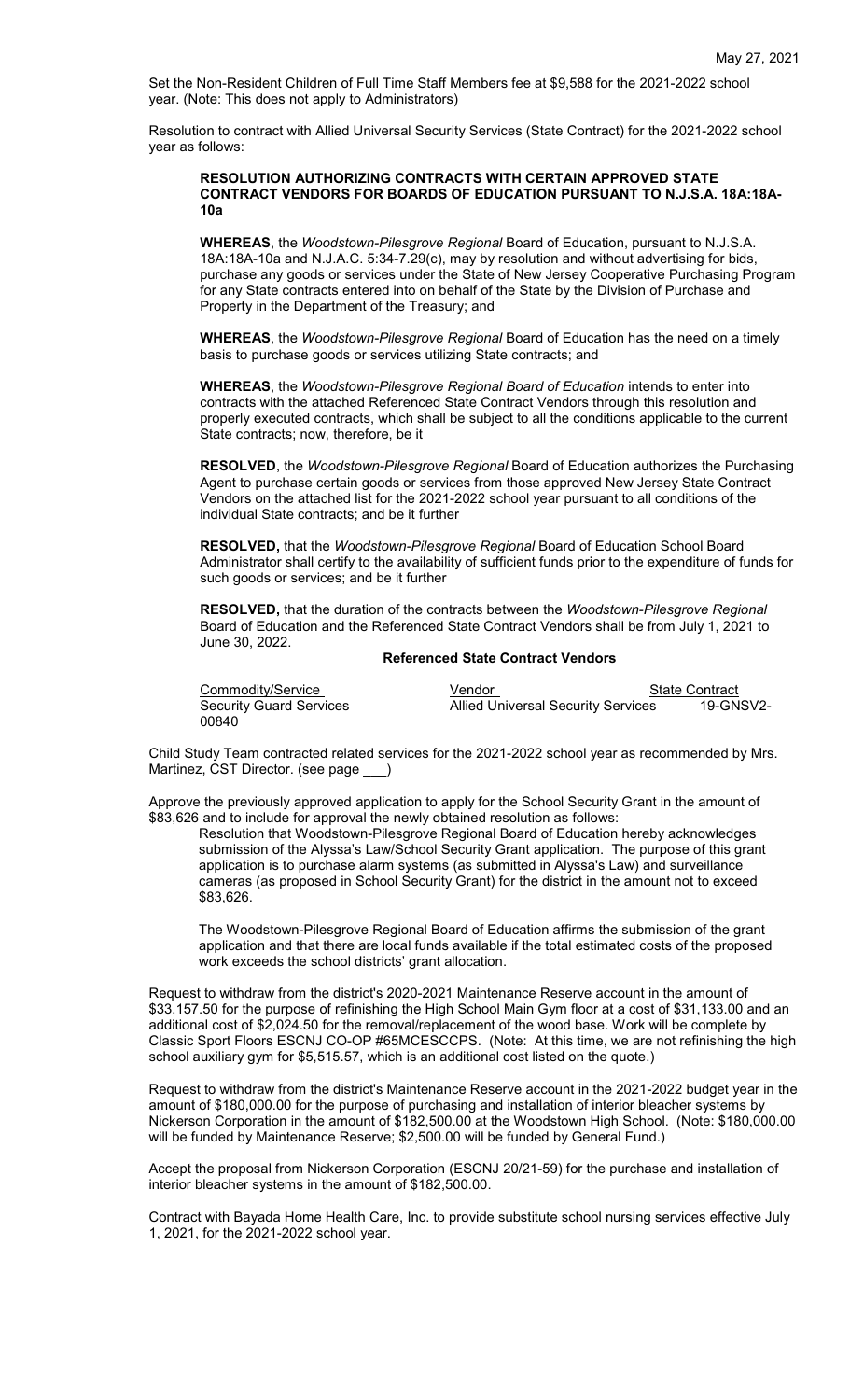Contract with Nutri-Serve Food Management Inc., as the food service management company for the 2021-2022 school year and to approve the following resolution:

BE IT RESOLVED THAT Woodstown-Pilesgrove Regional School District approved the renewal of the food service contract with Nutri-Serve Food Management Inc., for the 2021-2022 school year. Nutri-Serve Food Management Inc., shall be paid a flat fee for its services rendered based upon \$31,089.80 per annum per one school calendar year. Payments will be calculated on the basis of a 10-month calendar year (42 weekly payments). This fee is based on providing services in the currently existing school buildings.

Nutri-Serve guarantees that the bottom line on the operational financial report for the school year will be a break even or no subsidy to the bottom line of the Woodstown-Pilesgrove Regional School District. If the actual bottom line is a loss, Nutri-Serve will subsidize the bottom line of the Woodstown-Pilesgrove Regional School District up to 100% of the management fee. Guarantee conditions as listed in the Base contract of 2018.

Cafeteria breakfast and lunch prices for the 2021-2022 school year.

Motion made by: Eileen C. Miller Motion seconded by: Travis Zigo Voting Nelson Carney – Yes Richard Carr – Yes Maricia Chiarelli – Yes Victoria Haddad – Yes Michael Kinney – Yes Eileen C. Miller – Yes Richard C. Morris, Jr. – Yes Robert Scardino – Yes Jeffrey String – Yes Shonta Thomas – Yes Travis Zigo – Yes

Motion to approve the following as recommended by the School Business Administrator (voting not applicable to sending district representatives):

Use of facilities request from Woodstown-Pilesgrove SACC to run the summer SACC program at the Woodstown Middle School beginning June 28, 2021, through August 19, 2021 (8-week program; Monday to Thursday usage only; no usage on Fridays), at rental fee of \$1,700.00.

Purchase of elementary Mathematics and ELA program materials and diagnostic assessments to mitigate learning gaps for Mary S. Shoemaker and William Roper School for the 21-22 and 22-23 school years. Three (3) items from this purchase qualify for Proprietary Purchases ("Computer Software - Proprietary - Educational/Academic - Supplements Textbooks") (N.J.S.A. 18A:18A-5(a) (5)) -- as stated below.

| Account#              | Vendor                                      | <b>Description</b>                   | <b>Amount</b> |
|-----------------------|---------------------------------------------|--------------------------------------|---------------|
| General Fund funded:  |                                             |                                      |               |
| 11-190-100-640-07-TXT | <b>SAVVAS</b>                               | enVision Mathematics                 | \$31,708.34   |
| 11-190-100-640-07-TXT | <b>SAVVAS</b><br><b>Teaching Strategies</b> | ReadyGen ELA                         | \$74,764.95   |
| 11-190-100-640-07-TXT | Gold                                        | PK Universal Screening Tool \$456.75 |               |
| 11-190-100-640-07-TXT | <b>PALS</b>                                 | Dyslexia Screening Tool              | \$700.00      |
| 11-190-100-640-07-TXT | <b>Fundations</b>                           | Decodable Geodes                     | \$55,425.00   |
|                       | Total                                       |                                      | \$163,055.04  |

*Title I funded: Guided reading and Classroom Library book PreK to Grade 5*

| 20-231-100-600-07 | Heinemann<br>Publishing   | \$19,936.88 |
|-------------------|---------------------------|-------------|
| 20-231-100-600-07 | <b>Flyleaf Publishing</b> | \$2,349.82  |
| 20-231-100-600-07 | Orca<br><b>First Book</b> | \$3,083.36  |
| 20-231-100-600-07 | Marketplace               | \$4,771.89  |
| 20-231-100-600-07 | Scholastic                | \$8,509.21  |
| 20-231-100-600-07 | Amazon                    | \$8,032.54  |
|                   | Total                     | \$46,683.70 |

### **SAVVAS enVision Math**

1.There is a compelling reason and value to utilizing SAVVAS enVision Mathematics. It is a nationally recognized effective math series that focuses on deep conceptual math understanding aided by visual models, student-centered projects, 3-act tasks, and personalized learning.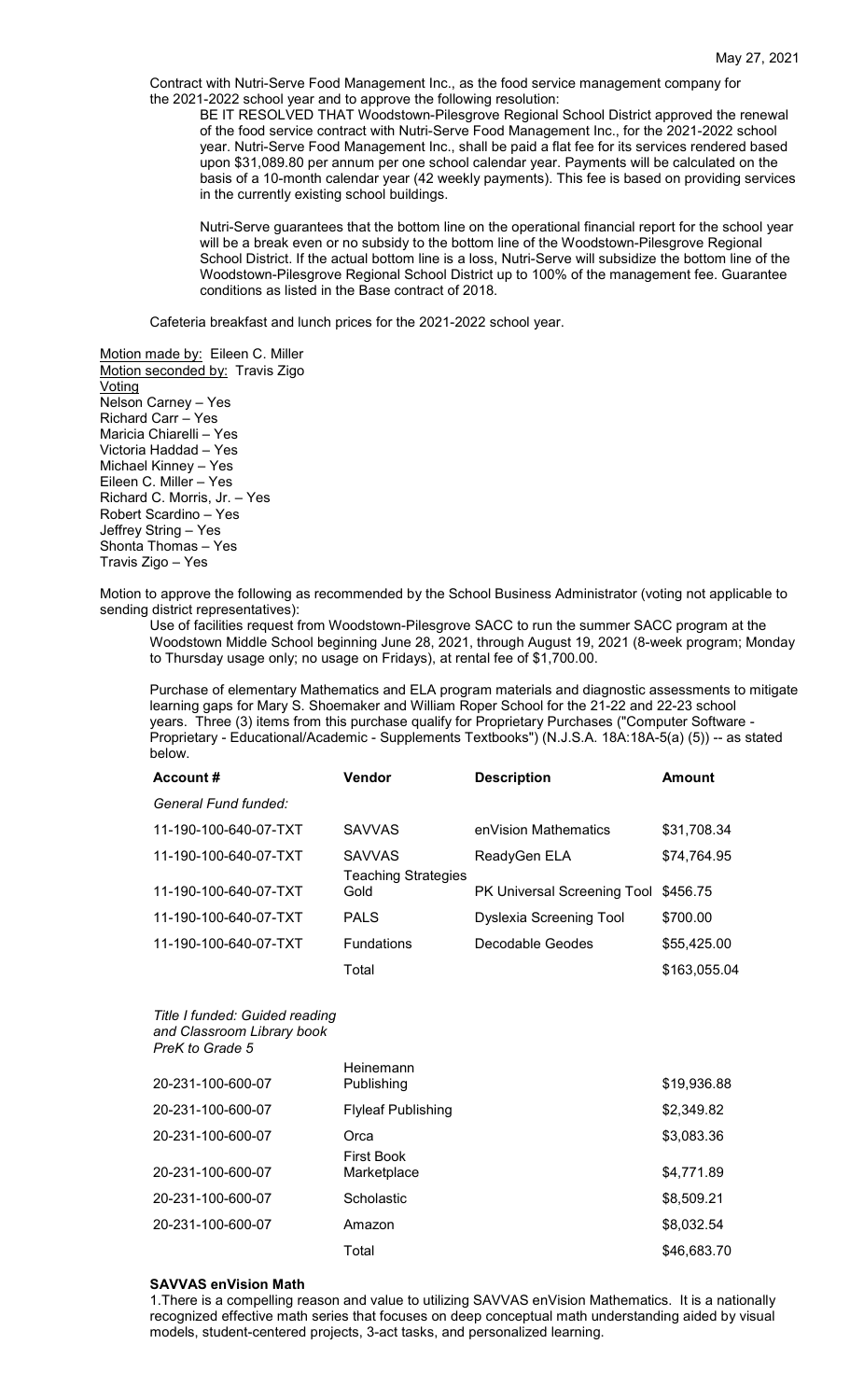2. enVision offers a clear pathway for teachers, staff, and in turn our students to experience comprehensive vertical alignment from Kindergarten through Algebra 2, ensuring all NJSLS Mathematical Standards are addressed.

3. The computer software is on-line and will be used as a supplement to textbooks and/or reference material (N.J.S.A. 18A:18A-2(r)).

4. The requesting administrator has obtained a proprietary letter from the vendor certifying that the computer software is proprietary (N.J.S.A. 18A:18A-5(a) (5)).

#### **SAVVAS ReadyGen ELA**

1. There is a compelling reason and value to using SAVVAS ReadyGEN ELA at the elementary level. It is an integrated and well-balanced approach to reading and writing instruction for Grades K-6 classrooms. 2. Teachers and students will read Authentic texts with modeling and teacher-directed activities drive learning and motivate readers. Students read authentic literary and informational texts. Instruction focuses on reading, writing, speaking, and listening in response to authentic texts. Lessons are reflective of NJSLS Language Arts Standards.

3. The computer software is on-line and will be used as a supplement to textbooks and/or reference material (N.J.S.A. 18A:18A-2(r)).

4. The requesting administrator has obtained a proprietary letter from the vendor certifying that the computer software is proprietary (N.J.S.A. 18A:18A-5(a) (5)).

#### **Fundations Decodable Geodes**

1. There is a compelling reason and value for utilizing the Wilson Geodes program materials which provide comprehensive program materials to allow K-3 teachers to confidently present carefully structured phonics-based reading opportunities using engaging, multisensory techniques.

2. Teachers and students will be provided with materials. Each book enables students to apply decoding skills while learning about important ideas in science, history, and the arts.

3. The materials will be used as a supplement to textbooks and/or reference material (N.J.S.A. 18A:18A-2(r)).

4. The requesting administrator has obtained a proprietary letter from the vendor certifying that the materials proprietary (N.J.S.A. 18A:18A-5(a) (5)).

Motion made by: Robert Scardino

Motion seconded by: Eileen C. Miller Voting Nelson Carney – Yes Richard Carr – Yes Maricia Chiarelli – Yes Victoria Haddad – Yes Eileen C. Miller – Yes Robert Scardino – Yes Jeffrey String – Yes Shonta Thomas – Yes Travis Zigo – Yes

#### ANNUAL APPOINTMENTS AND AFFIRMATIONS FOR THE 2021-2022 SCHOOL YEAR

Motion to approve the annual appointments and affirmations as recommended by the School Business Administrator for the 2021-2022 school year as follows:

## Depositories of School Funds Fulton Financial Advisors

Franklin Savings Bank, SLA, Woodstown The Vanguard Group, Philadelphia

Professional Appointments

Board Solicitor - Parker McCay - \$50,000 annual (RFP Award) (see page

Auditor - Bowman & Company - \$25,800.00 annual (This firm has been peer reviewed)

Architect of Record - Regan Young England Butera (RYEBREAD) - \$29,000.00 annual

Civil Engineer - Consulting Engineer Services - \$10,000.00 annual (CES)

School Physician - Amanda Deal, D.O. of Woodstown Family Practice - \$19,774.00 annual (RFP Award - no other proposals received) (see page \_\_\_)

Financial Consultant/Continuing Disclosure Agent - Phoenix Advisors, LLC \$1,000.00 base annual.

Facility Management Consultant - GraMin Consulting Services, LLC - \$24,000.00 annual.

#### Extraordinary Unspecified Services

Health Insurance Broker of Record - Conner Strong & Buckelew. (attachment)

## Curriculum and Instruction

Re-adoption of District Curriculum Re-adoption of textbooks and materials

Budget Transfers - Authorize the Superintendent to approve budget transfers prior to Board of Education meetings pursuant to N.J.S.A. 18A: 22-8.1 (Note: Transfers will be ratified by the Board of Education at the subsequent board meeting.)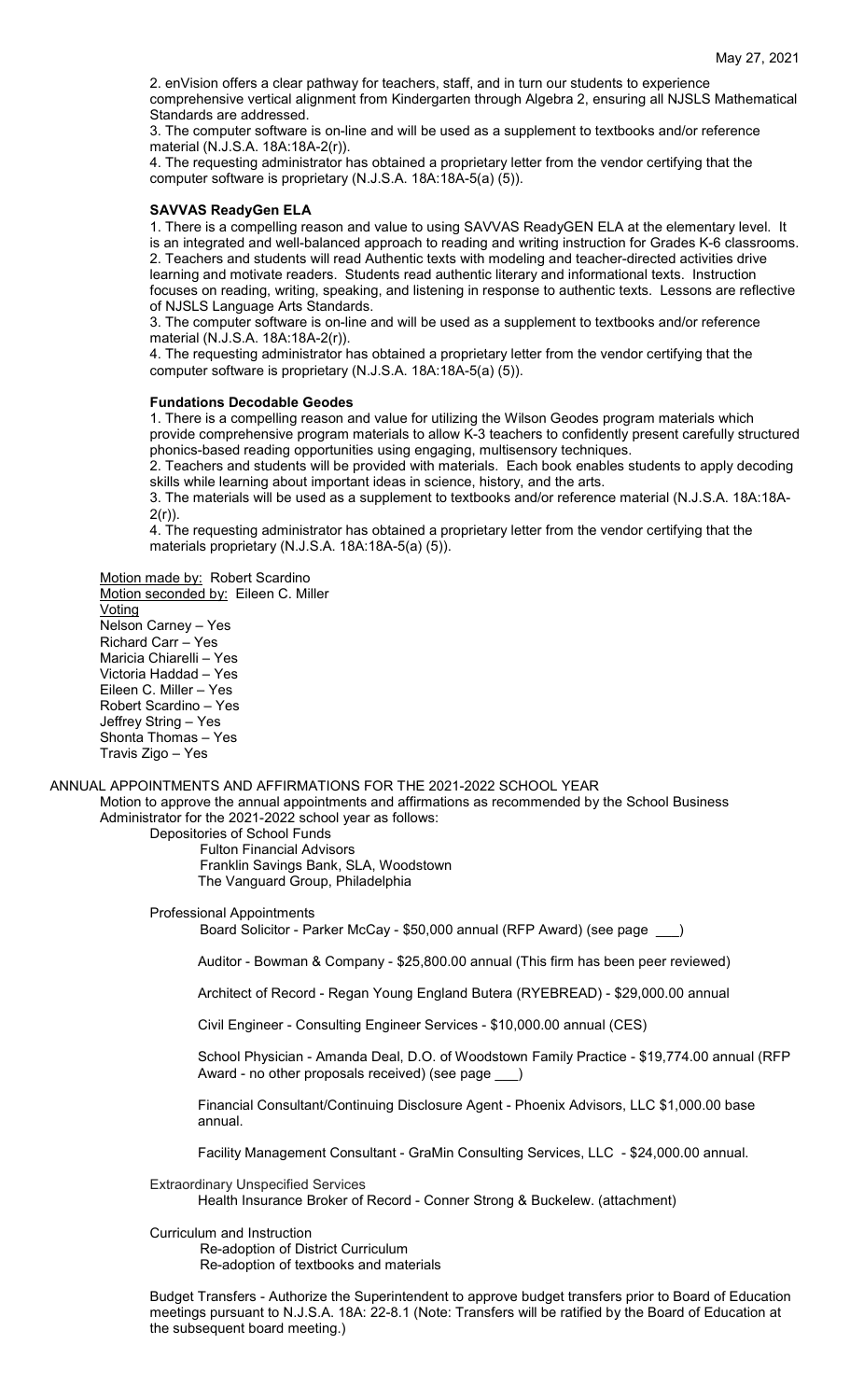Official Newspapers for 2021-2022 - South Jersey Times and Elmer Times and to designate locations of posting public notices for Board meetings as the Borough of Woodstown Municipal Hall, Township of Pilesgrove Municipal Hall, the general offices and faculty rooms of the district's four schools, the school district's central office, and with the Borough of Woodstown and Township of Pilesgrove Clerk.

Motion made by: Eileen C. Miller Motion seconded by: Maricia Chiarelli Voting Nelson Carney – Yes Richard Carr – Yes Maricia Chiarelli – Yes Victoria Haddad – Yes Michael Kinney – Yes Eileen C. Miller – Yes Richard C. Morris, Jr. – Yes Robert Scardino – Yes Jeffrey String – Yes Shonta Thomas – Yes Travis Zigo – Yes

## POLICY

Motion to approve the following policies and regulations for second reading and adoption: Policy 7481 – Unmanned Aircraft Systems (Revised)

Motion made by: Eileen C. Miller Motion seconded by: Maricia Chiarelli Voting Nelson Carney – Yes Richard Carr – Yes Maricia Chiarelli – Yes Victoria Haddad – Yes Michael Kinney – Yes Eileen C. Miller – Yes Richard C. Morris, Jr. – Yes Robert Scardino – Yes Jeffrey String – Yes Shonta Thomas – Yes Travis Zigo – Yes

## OLD BUSINESS – None.

NEW BUSINESS – Mrs. Chiarelli requested that the Board revisit the topic of the BOE meeting structure (Board of the Whole vs. Committee structure).

## REPORTS

Rose Chin, School Business Administrator gave updates on the following:

April cafeteria performance was profitable.

Previewed factors that may impact the May cafeteria performance.

Updated the Board on the cafeteria reinvestment plans for equipment

## BOARD REPORTS

President -- Mr. Carney thanked the Board for their contributions and their input into the Superintendent evaluation process; expressed regrets that the District will be losing Mrs. Grossman and Mrs. Chin.

#### Sending Districts

Upper Pittsgrove Township -- Mr. Michael Kinney gave an update on the school opening process.

Alloway Township -- Mr. Richard Morris Jr., gave an update on the appointment of Pamela Southard as Alloway's Superintendent upon Steven Crispin's end of term as Interim Superintendent on 6/30/2021; shared his analysis of school district's benchmarked performance metrics.

#### Liaison Reports

NJSBA Delegate Report – Mrs. Miller discussed the availability of online training and the expectation of resuming in-person training in the Fall.

SACC Report – Ms. Thomas stated that the summer SACC program is on track.

AG Report – Mrs. Chiarelli stated the flower sale for Mother's Day took place.

PTO Report – Mr. Scardino had nothing to report.

School Foundation Report – Dr. Carr had nothing to report.

CARE Report – Mr. String had nothing to report.

Marlton Recreational Field Report – Dr. Carr had nothing to report.

Pilesgrove Township Report – Dr. Haddad reported on the budget approval with a 1% increase; clipping service has been cancelled; American Legion Society requesting funding.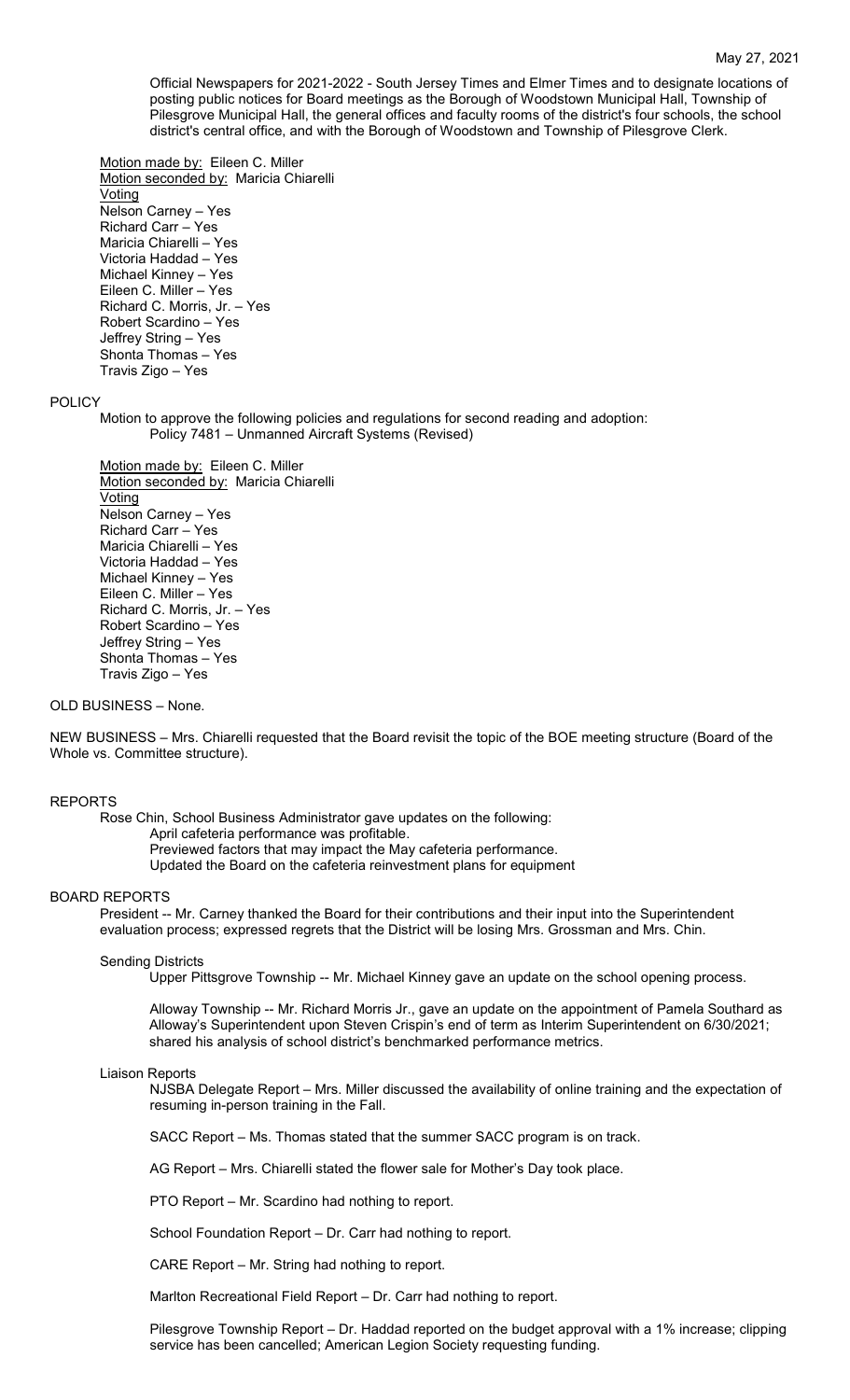## AUDIENCE PARTICIPATION (Non-Agenda items only)

Mrs. Martinez spoke about her time with the District and thanked the Board.

#### RECESS INTO EXECUTIVE SESSION II

The Open Public Meetings Act allows the Board to enter into executive session for confidential matters (N.J.S.A. 10:4- 12b). Matters discussed in executive session will remain confidential until such time as the need for confidentiality no longer exists.

Motion that the Board of Education enter into executive session, by resolution, to discuss personnel/legal matters. It is expected that the executive session will last approximately 30 minutes. The Board will reconvene in open public session immediately following. Formal action may or may not be taken as a result of the executive session. 8:18 p.m.)

Motion made by: Eileen C. Miller Motion seconded by: Robert Scardino Voting Nelson Carney – Yes Richard Carr – Yes Maricia Chiarelli – Yes Victoria Haddad – Yes Michael Kinney – Yes Eileen C. Miller – Yes Richard C. Morris, Jr. – Yes Robert Scardino – Yes Jeffrey String – Yes Shonta Thomas – Yes Travis Zigo – Yes

# RESUMPTION OF PUBLIC PORTION OF THE MEETING

Motion to resume the public portion of the meeting at 9:07 p.m.

Motion made by: Robert Scardino Motion seconded by: Eileen C. Miller **Voting** Nelson Carney – Yes Richard Carr – Yes Maricia Chiarelli – Yes Victoria Haddad – Yes Michael Kinney – Yes Eileen C. Miller – Yes Richard C. Morris, Jr. – Yes Robert Scardino – Yes Jeffrey String – Yes Shonta Thomas – Yes Travis Zigo – Yes

#### MOTION OUT OF EXECUTIVE

Motion to appoint Steven Crispin as the Woodstown-Pilesgrove Regional School District Interim Superintendent of Schools for the 2021-2022 school year, for up to 5 days per week, at a per diem rate of \$550.00 per day, pending Executive County Superintendent contract approval.

Motion made by: Eileen C. Miller Motion seconded by: Robert Scardino **Voting** Nelson Carney – Yes Richard Carr – Yes Maricia Chiarelli – Yes Victoria Haddad – Yes Michael Kinney – Yes Eileen C. Miller – Yes Richard C. Morris, Jr. – Yes Robert Scardino – Yes Jeffrey String – Yes Shonta Thomas – Yes Travis Zigo – Yes

## IMPORTANT DATES

June 24, 2021 – Work Session and Regular Meeting, 6:00 p.m. at WRS MRP with a virtual component. July 22, 2021 – Work Session and Regular Meeting, 6:00 p.m. at WRS MPR with a virtual component. August 26, 2021 – Work Session and Regular Meeting, 6:00 p.m. at WRS MPR with a virtual component.

GOOD OF THE ORDER – The Board discussed and decided to resume the Committee structure for Board meetings beginning in September 2021.